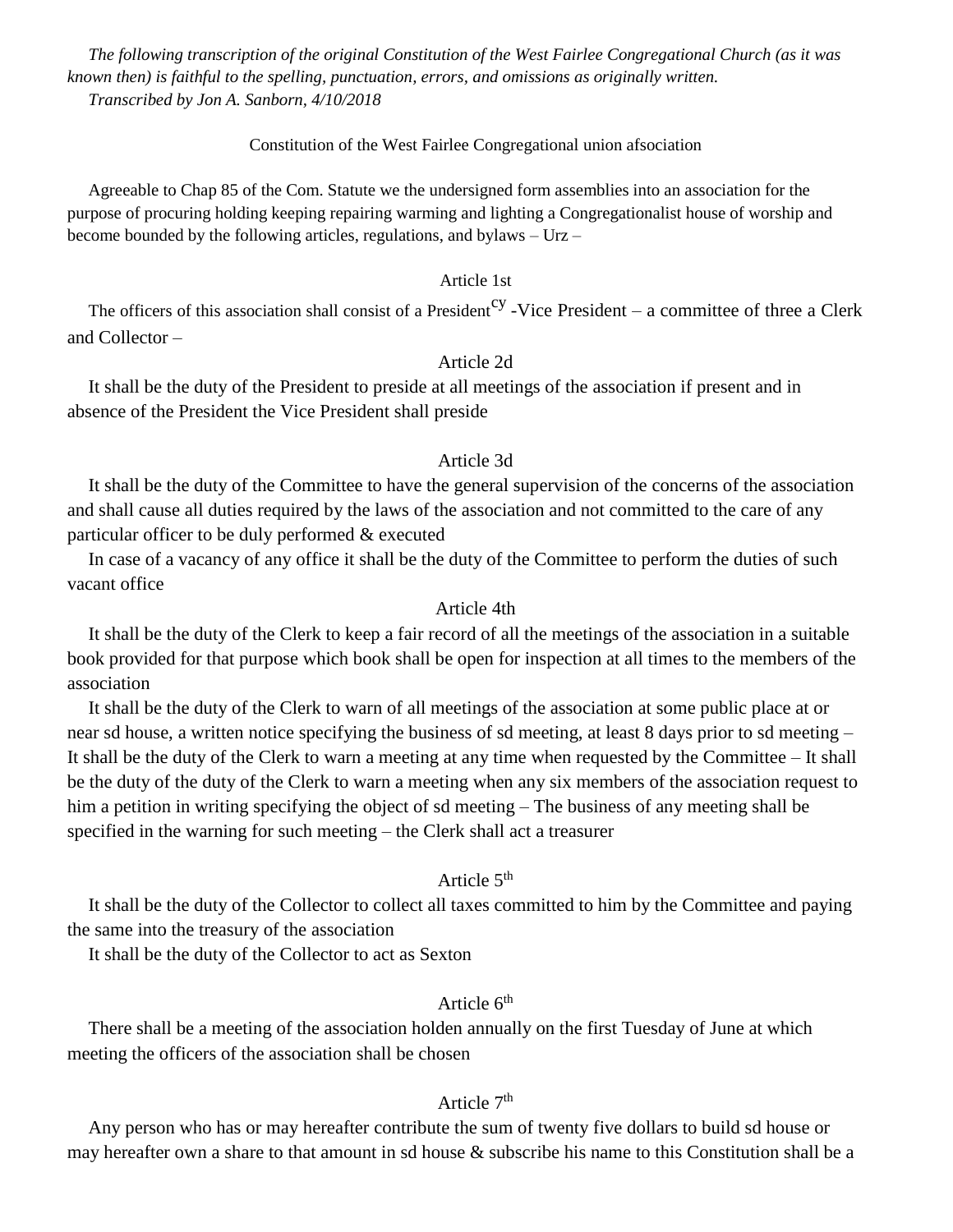member of this association as long as he may own such a share in sd house or until he shall erase his name

A majority of the members shall govern except as is herein after provided

# Article 8<sup>th</sup>

No person except a minister of the Congregational order or such persons as the pastor of the Church may invite shall be admitted to the desk (if any of the members shall object) without the consent of a majority of the Committee –

## Article 9<sup>th</sup>

The Committee may on week days and on the Sabbath when there shall be no stated preaching may admit any lecturer or minister of any other order to the desk.

## Article 10<sup>th</sup>

No money shall be raised for the purpose of building sd house except by subscription

### Article  $11<sup>th</sup>$

A tax may be raised from the members of the association for the purpose of repairing warming & lighting sd house at the annual meeting provided an article for that purpose be inserted in the warning for sd meeting. Sd tax shall not exceed fifty cents to each member

#### See Amendments

### Article 12th

Any member of Committee may be chosen for building sd house

#### Article 13<sup>th</sup>

The pews may be appraised by a Committee appointed for that purpose and sold at auction – Whenever any money is found in the pews it shall be divided among the stockholders according to their shares of stock not taken up

# Article 14<sup>th</sup>

No one of the stockholders shall be compeled to advance money for the purchase of any pews until his stock is taken up

# Article 15<sup>th</sup>

This Constitution may be altered or amended by a vote of two thirds of the members present at any annual meeting provided an article shall be inserted in the warning for sd meeting

*At this point in the Constitution it inexplicably ends at Article 15th and resumes with Article 17th JAS* Article 17<sup>th</sup>

This association may organize at any meeting warned for that purpose

## Article 18<sup>th</sup>

This house shall be of the same dimensions be finished & furnished in a similar style as the house lately erected Canton Village sd or called with alterations shall direct to be made

### Article 19<sup>th</sup>

This association shall be called the West Fairlee Congregational Union Association